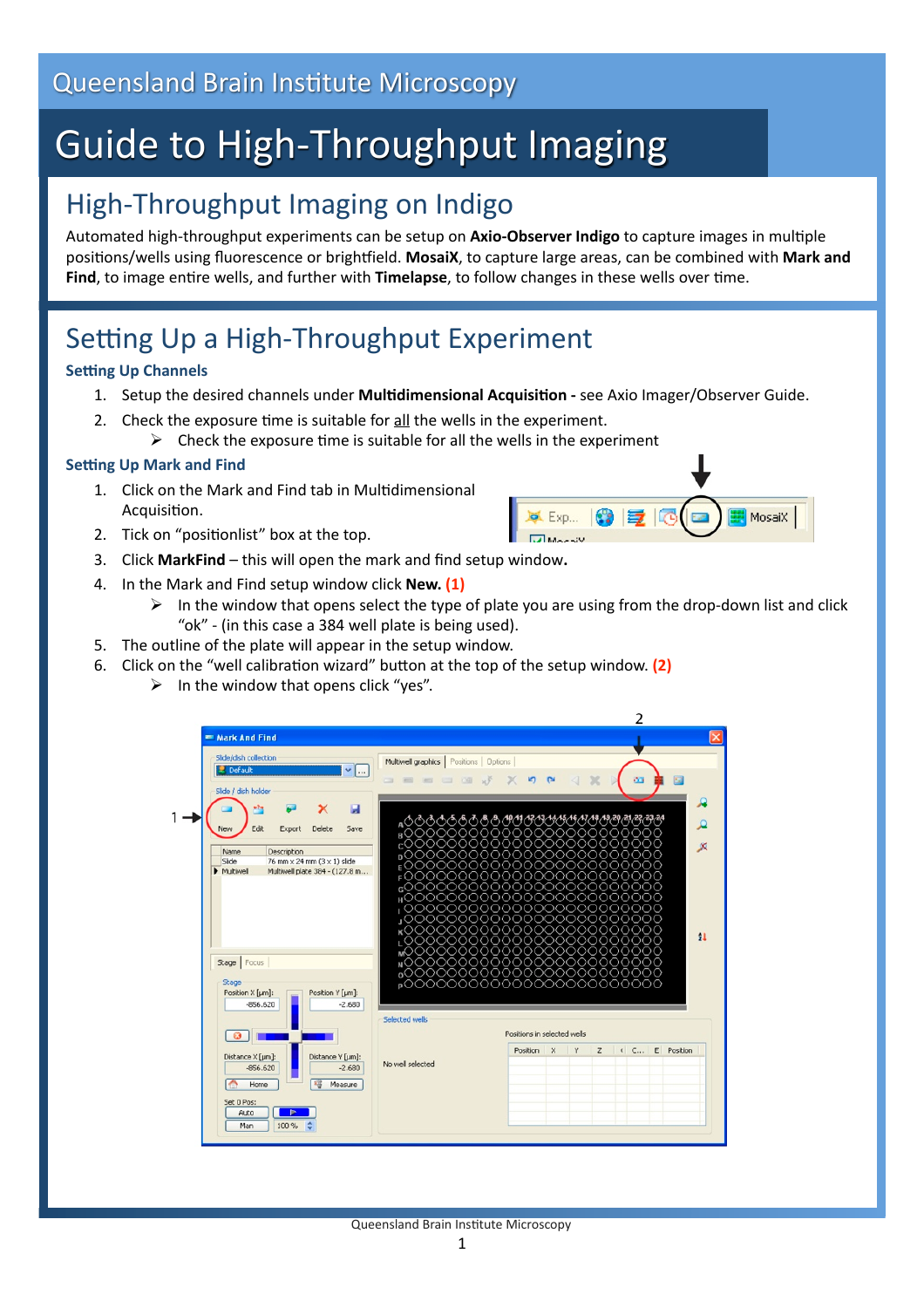### Setting Up a High-Throughput Experiment

- 7. In the "plate calibration" window that appears (as below) tick the **centre positions only** box. **(1)**
- 8. Move the stage so that you are in the centre of the top le` well and click **set. (2)**
	- It is easiest to do this in **brightfield** using the 2.5x objective.
- 9. After pressing set the stage will automatically move to the top right well, adjust this so that it is in the centre and press **set (2)** again.
- 10. Repeat for the bottom right well.
- 11. The plate is now calibrated click **set** in the top right. **(3)**



- 12. Now that the plate is configured you can double click any of the wells in the **Mark and Find** window and the stage will move to that well.
- 13. To create centre positions in the wells you are interested in click and drag a selection box over the desired wells then click the **generate centre positions for all wells** button (4)
	- $\triangleright$  Alternative you can add additional wells by holding the Ctrl button and clicking wells individually.



- *Instead of creating centre positions (for mosaix) it is also possible to double click a well, then move* to regions of interest within that well and place a marker for imaging that particular spot - use *the coloured buttons to do this.* (5)
- 14. Once your positions are marked click **Save** and close the window
	- You are now ready take images of every marked positon (by clicking **start**)